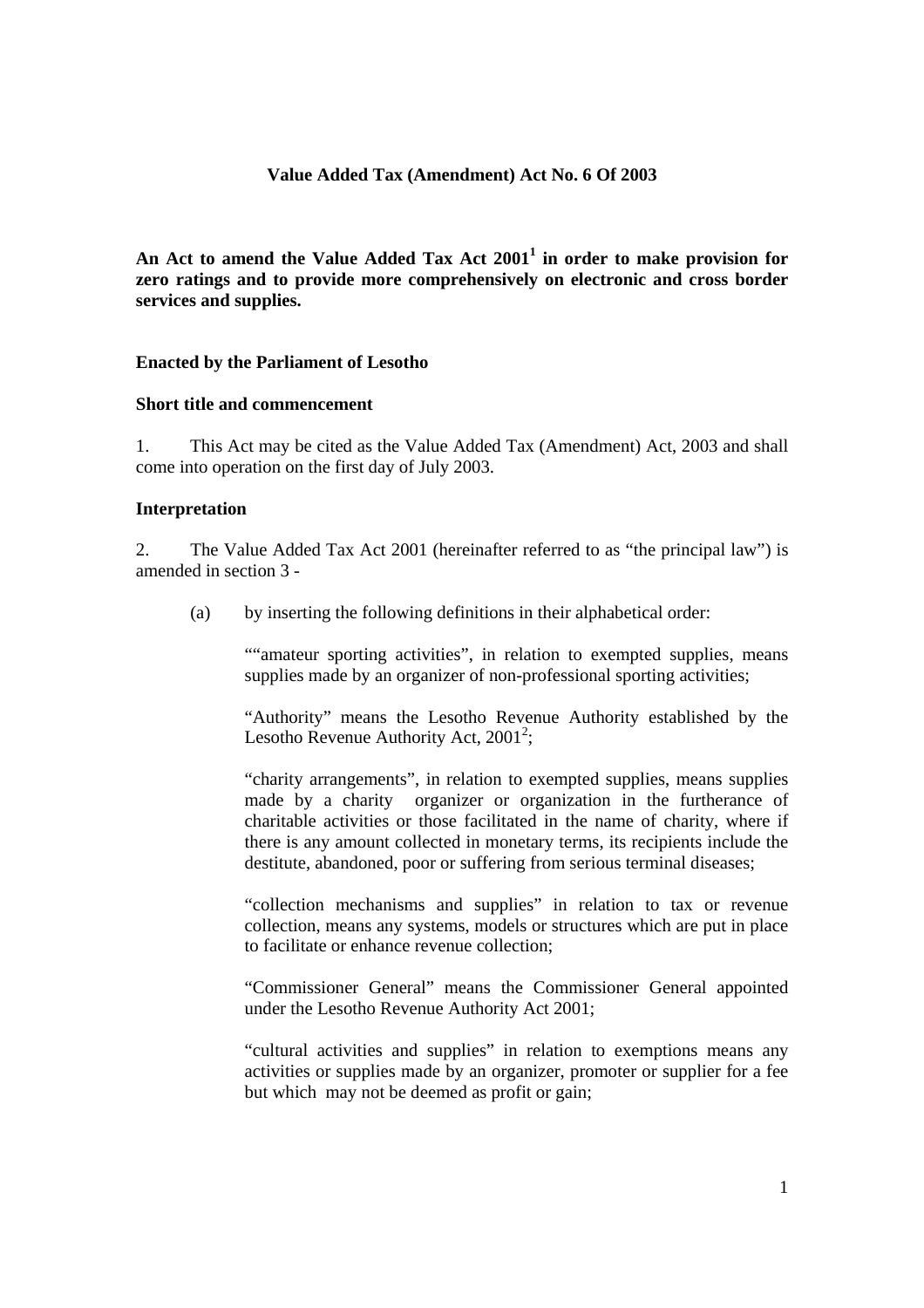"dwelling" means any building, premises, structure or any other place, or any part thereof, used predominantly as a place of residence or abode of any natural person, including fixtures and fittings belonging thereto and enjoyed therewith;

"electronic means" in relation to the supply of services means the transmission sent initially and received or downloaded at its destination of equipment for the processing (including digital compression) and storage of data or software, or entirely transmitted, conveyed and received by wire, wireless or optical means or by other electronic means including television broadcasting but excluding radio broadcasting;

"foreign supplier" in relation to any goods or services supplied by an auctioneer or by electronic means the person supplying the goods or services but who is supplying from a place of business outside Lesotho but does not include a foreign supplier who does not have a commercial establishment in Lesotho;

"intangible services" in relation to analogue, digitized or electronic supplies or services, means that for purposes of tax, such services or supplies are liable to tax irrespective of lacking any physical or tangible form, but being of an electronic nature or form, or in the form of a signal, airwave or satellite;

"place of consumption" in relation to cross-border supplies and services, means the place where consumption or enjoyment takes place;

"registration threshold" in relation to registration by vendors for purposes of Value Added Tax, is any amount which the Minister may prescribe in the Gazette;";

- (b) by deleting
	- (i) the definition of the word "Commissioner";
	- (ii) the definition of the word "officer" and substituting the following:

""officer" means the Commissioner General, the Commissioner of Value Added Tax, any person in the service of the Authority who is appointed to an office or is employed by the Authority, and any other person appointed by the Commissioner General to perform functions related to the administration and enforcement of this Act.".

# **General Amendment**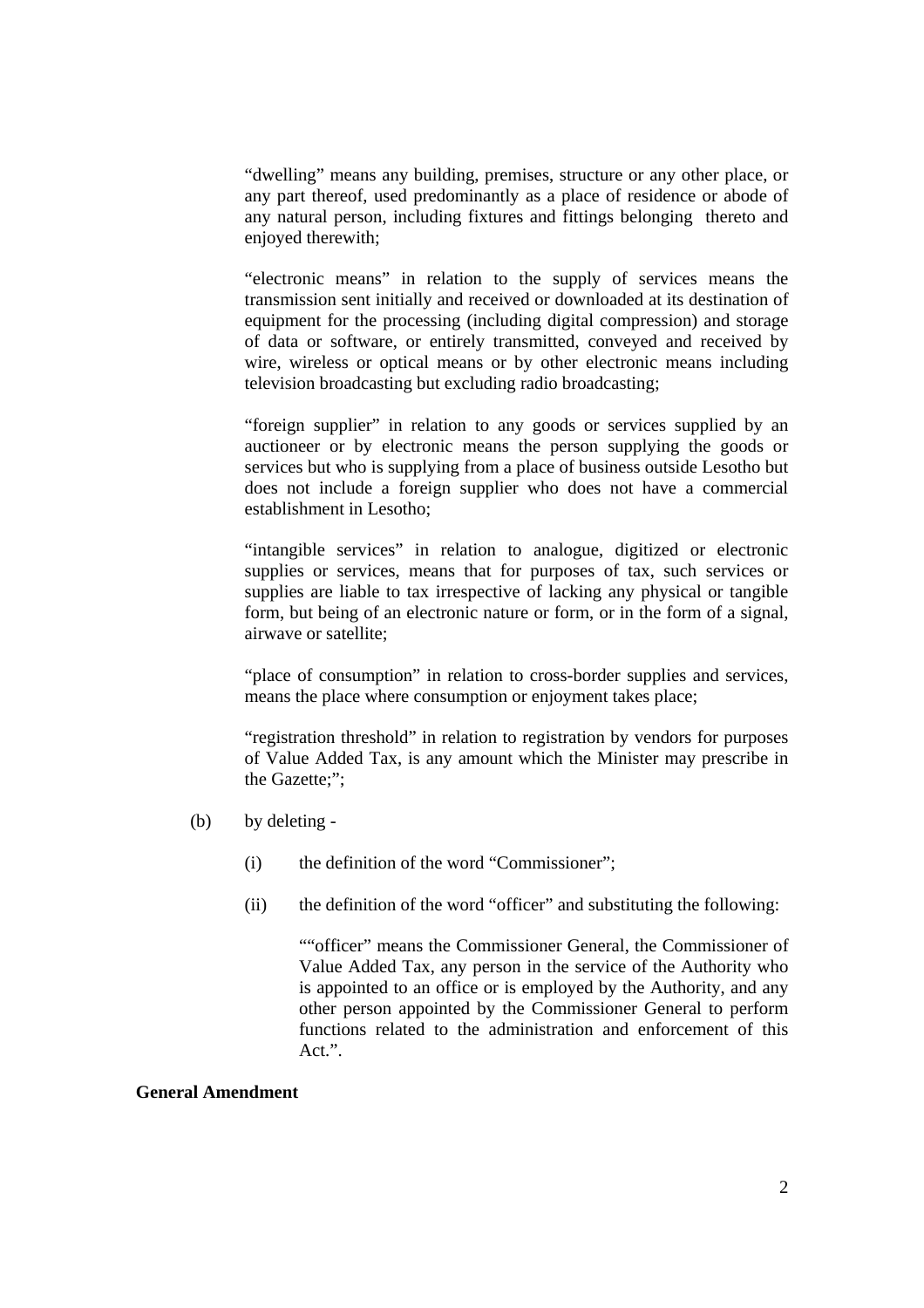- 3. The principal law is amended
	- (a) by deleting the words "Department of Value Added Tax" wherever they appear and substituting the words "the Authority";
	- (b) by deleting the word "Commissioner" wherever it appears and substituting the word "Commissioner General", except in sections 3, 74 and 75.

### **Exempt Supplies and Exempt Imports**

- 4. The principal law is amended in section 6
	- (a) by inserting the following subsection after subsection  $(2)(c)(ii)$ :
		- "(iii) the supply is of low-income housing development schemes by an association, co-operative society or scheme;
		- (iv) the supply of any accommodation in a dwelling under an agreement for the leasing, letting, hiring or sale of accommodation;

where the supplier is the employer of the recipient (including any employer), the recipient is entitled to occupy the accommodation as a benefit of his office or employment and his right thereto is limited to the period of his employment or the term of his office or a period agreed upon by the supplier and the recipient;

- (v) the supply of a hostel or boarding establishment which operates as a non-profit making establishment.";
- (b) by inserting the following paragraphs after subsection  $(2)$  (e):
	- "(f) a supply by an amateur sporting organization of sport activities, where such activities are deemed for the purposes of this Act to be non-professional;
	- (g) a supply of cultural activities and supplies deemed to be so by the Commissioner General, which would include, but not restricted to, the collection of entrance fees, or where such events are regular events:

Provided that such activity is a non-profit supply or service;

(h) a supply of charity arrangements undertaken by an organization or institution deemed by the Commissioner General to engage in or conduct charitable activities or work: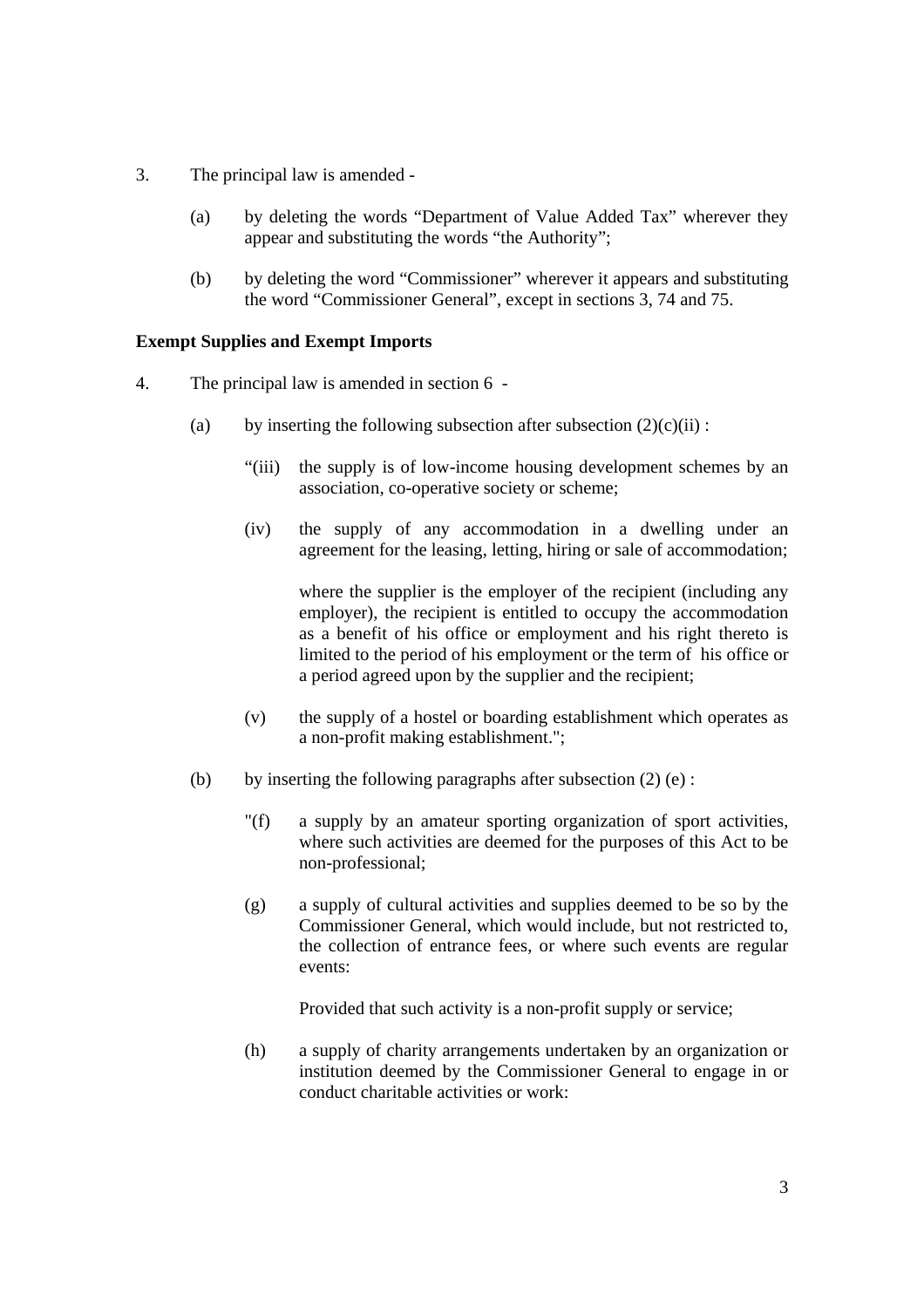### Provided that -

- (i) after such event, audited accounts are filed with Lesotho Revenue Authority within a period not exceeding 2 months from the date on which the event was held;
- (ii) where such arrangement was made by a permanent establishment, such establishment shall first apply for exemption, and shall submit yearly audited accounts, at least two months after the financial year end.";
- 5. The principal law is amended by adding the following section after section 6 :

# **"Zero ratings**

6A (1) The rate of Value Added Tax imposed on an export of goods or services from Lesotho by a vendor is zero.

(2) For the purposes of this Act, zero rated goods shall be restricted to those listed in Schedule IV;

Provided that -

- (i) the determination and duration of this rate shall be dictated by the extent to which such item or items are regarded as a basic necessity;
- (ii) the Minister shall make Regulations to re-determine the rate as a matter of State policy.
- (3) A rate of tax at zero percent shall be allowed
	- (a) where goods are supplied in the course of repairing, renovating, or modifying a taxable supply:

Provided that –

- (i) such supply is a commercial building used for purposes of taxable supplies;
- (ii) such supply consists of transportation used for the furtherance of commercial business;
- (b) where the supply consists of illuminating kerosene intended for use as fuel for cooking, illuminating or heating and are not mixed with another substance;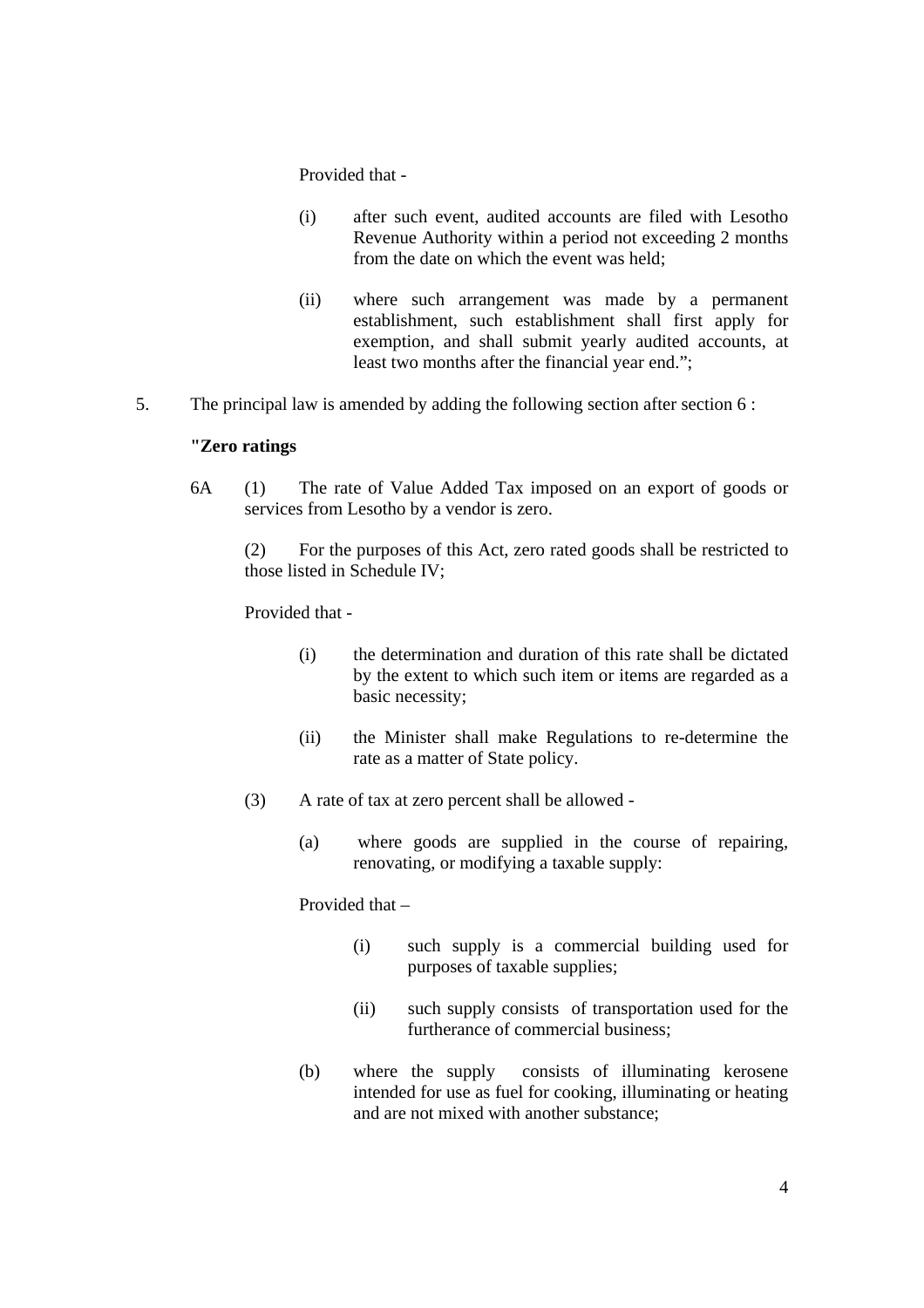- (c) where a vendor supplies services which would otherwise be taxable, which comprise the transport of goods or any ancillary transport services supplied directly in connection with the exportation from or importation into Lesotho of goods or the movement of goods through Lesotho from one export country to another export country, where such services are supplied directly to a person who is not a resident of Lesotho and is not a vendor, otherwise than through an agent or other person;
- (d) where the services are supplied directly in connection with land or any improvement thereto, situated in any export country;
- (e) where the services are supplied directly in respect of
	- (i) movable property situated in any export country at the time the services are rendered; or
	- (ii) goods temporarily admitted into Lesotho from an export country which are exempt from tax importation, as listed in Schedule II;
	- (iii) arranging the supply of goods being exported outside of Lesotho and transportation of goods within Lesotho for a person who is not a resident of Lesotho and is not a vendor;
	- (iv) international transport passengers originating in Lesotho with a destination outside Lesotho;
- (f) where a supply of goods or services is part of a transfer of an enterprise as a going concern by a vendor:

Provided that -

- (i) both the transferor and the transferee are registered for Value Added Tax;
- (ii) where the transferee has not yet registered for Value Added Tax, such transferee shall be liable to pay Value Added Tax;
- (iii) where such transferee is a relative, and where the Commissioner General makes a determination that the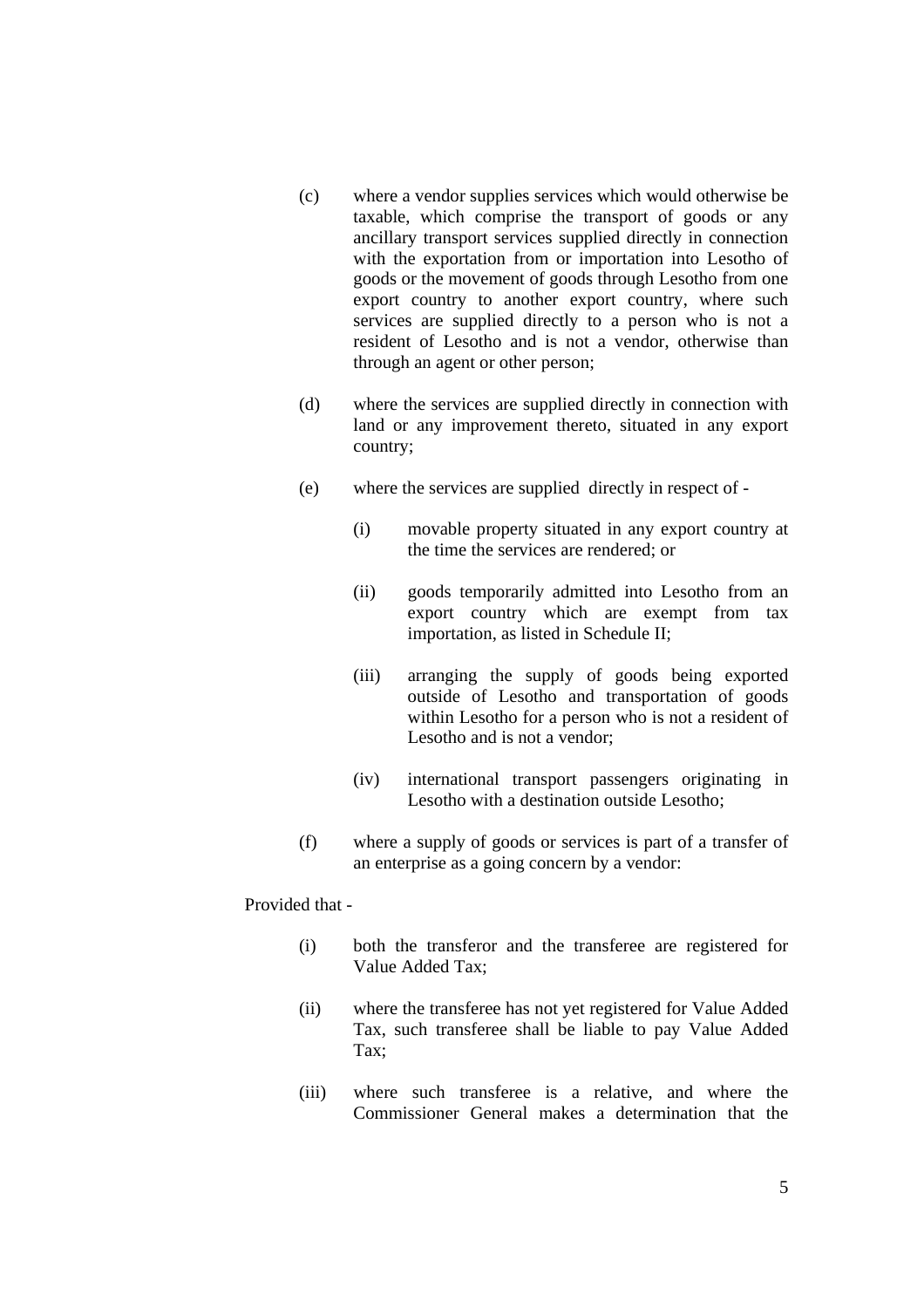consideration was too low, the Commissioner General may impose a fair market value.".

 (4) Where subsection (3)(f) applies, both vendors shall immediately notify the Commissioner General, in writing, of the details of the transfer, including, in particular, the quantities and value of goods on hand (including raw materials) at the date of the transfer on which the Value Added Tax has been credited as input tax.

 (5) Where a rate of zero percent has been applied by a vendor under a provision of this section, the vendor shall obtain and retain such documentary proof substantiating the vendor's entitlement to apply the said rate under the provision as is acceptable to the Commissioner General.

# **Place of supply**

- 6. The principal law is amended in section 10
	- (a) by deleting the full stop at the end of subsection  $(3)(f)$ ;
	- (b) by adding the following paragraph after subsection  $(3)$  (f) :
		- "(g) a supply by electronic means.".

#### **Imports**

7. The principal law is amended in section 11(1) by deleting paragraph (b) and substituting the following:

- "(b) in the case of services, a supply of services by a person in the course or furtherance of an enterprise carried on outside Lesotho where the services are for use or consumption in Lesotho, where –
	- (i) such services are supplied by electronic means such as television or Internet;
	- (ii) where an importer of television services or Internet is an importer whose business was registered in Lesotho, then it shall be such importer who is liable to pay tax on such taxable import, and the supplier whose business is out of Lesotho;
	- (iii) where such foreign supplier conducts sufficient business in Lesotho to the extent that such cable television or other service may be treated as supplied in Lesotho and not imported, then the Lesotho operation shall be liable to Value Added Tax through its agency or branch.".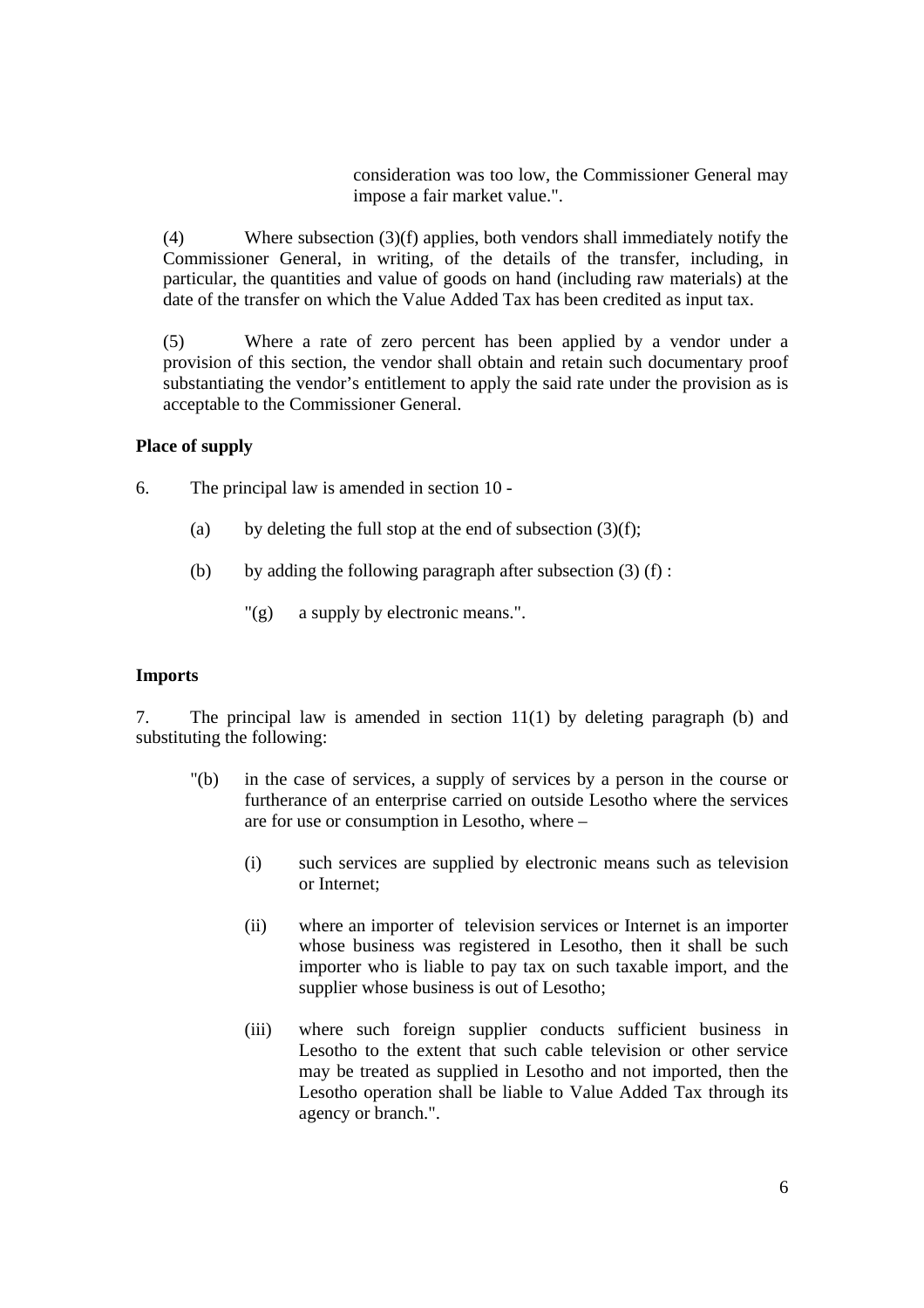# **Adjustments**

- 8. The principal law is amended in section 15-
	- (a) by deleting subsection (2) and substituting the following:

 "(2) Where subsection (1) applies, the vendor making the supply shall make an adjustment as follows:

- (i) that at the end of each actual fiscal year, an adjustment should be made where the proportion for this year differs from the last fiscal year;
- (ii) that the proportion for actual fiscal year shall be based on the proportion for the last fiscal year.

 (2A) Notwithstanding subsection (2)(i) and (ii), the Minister may make Regulations for the determination of adjustments for fixed assets and for purchases therefore.";

(b) by deleting subsection (3).

#### **Registration of Vendors**

9. The principal law is amended in section 17 by deleting subsection (6) and substituting the following:

- (6) Notwithstanding subsection (1)
	- (a) a person who is an auctioneer shall apply for registration;
	- (b) a person who carries on an enterprise outside of Lesotho but whose goods or services are consumed in Lesotho shall apply for registration in Lesotho irrespective of whether such person meets the threshold, and such registration shall be renewable annually, at the expiry of the last registration date.".

#### **Calculation of Value Added Tax Payable on a Taxable Transaction**

10. The principal law is amended in section 19 by deleting subsection (3) and substituting the following: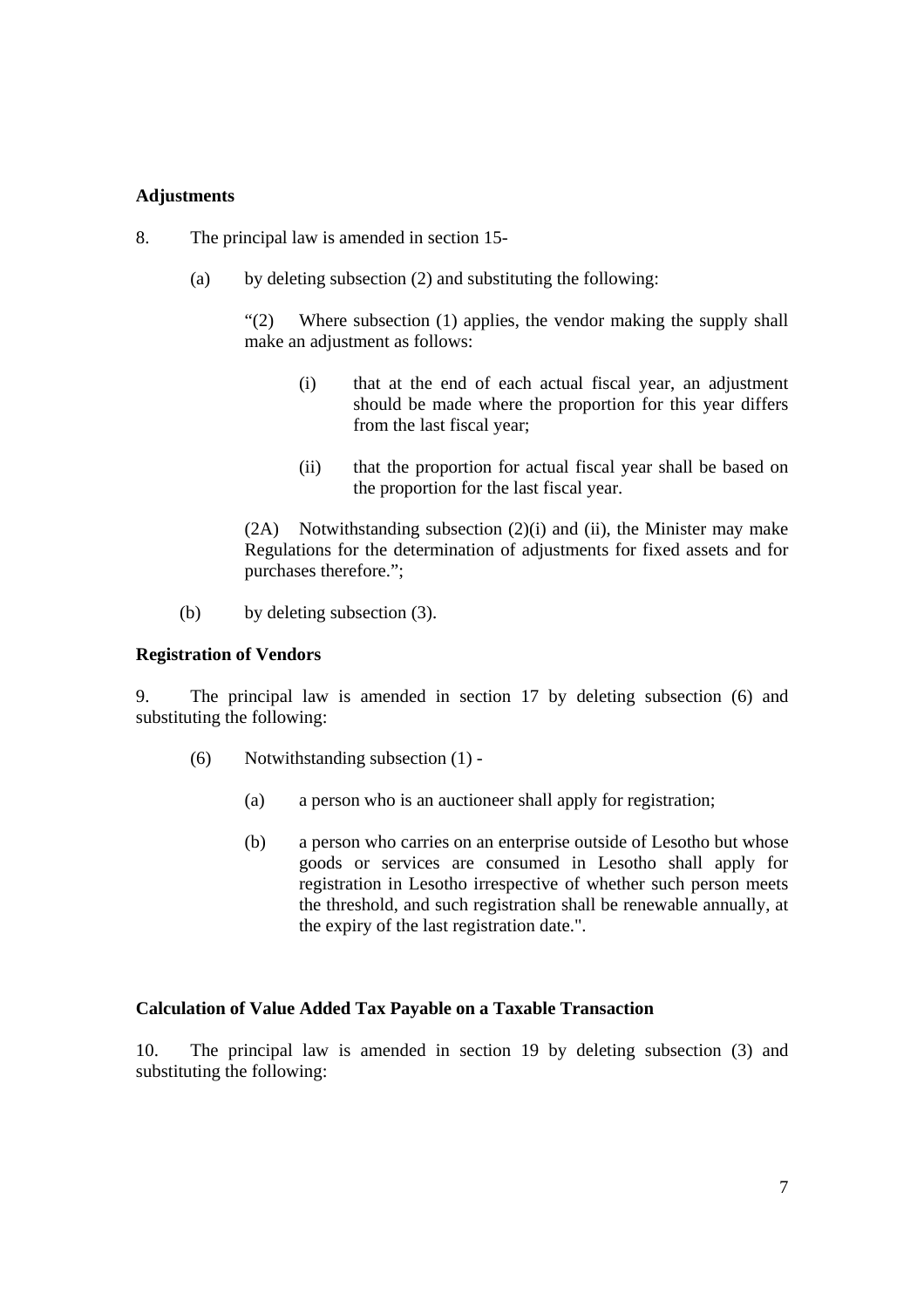"(3) The rates of Value Added Tax shall be prescribed by Regulations made by the Minister.".

# **Credit for Input Tax**

11. The principal law is amended by deleting section 23 and substituting the following:

- " $23$  (1) Subject to this section, a credit is allowed to-
	- (a) a vendor for input tax payable or paid in respect of a taxable supply to, or taxable import by the vendor in the course of furtherance of an enterprise carried on by the vendor; or
	- (b) a person on becoming registered under section 17 for input tax paid in respect of goods or services on hand at the date of registration held for making taxable supplies, provided the goods or services were acquired by that person not more than two months before the date of registration and an application for the credit is made within two months after the registration date; and
	- (c) a claim for input tax credit in respect of goods and services forming pre-incorporation expenses upon the incorporation of such vendor where the vendor is a legal persona, but:
		- (i) such vendor shall first register for Value Added Tax;
		- (ii) such vendor may claim in respect of a commercial entity.
	- (2) Where a taxable supply to, or taxable import by a vendor, is partly for the making of taxable supplies by the vendor and partly for another use, the amount of the input tax allowed as a credit is that part of the input tax that relates to the making of taxable supplies.
	- (3) An input tax credit allowed-
		- (a) under sub-section  $(1)(a)$ -
			- (i) where the vendor accounts for tax under section 20, arises on the date of the goods or services are supplied to, or imported by, the vendor; or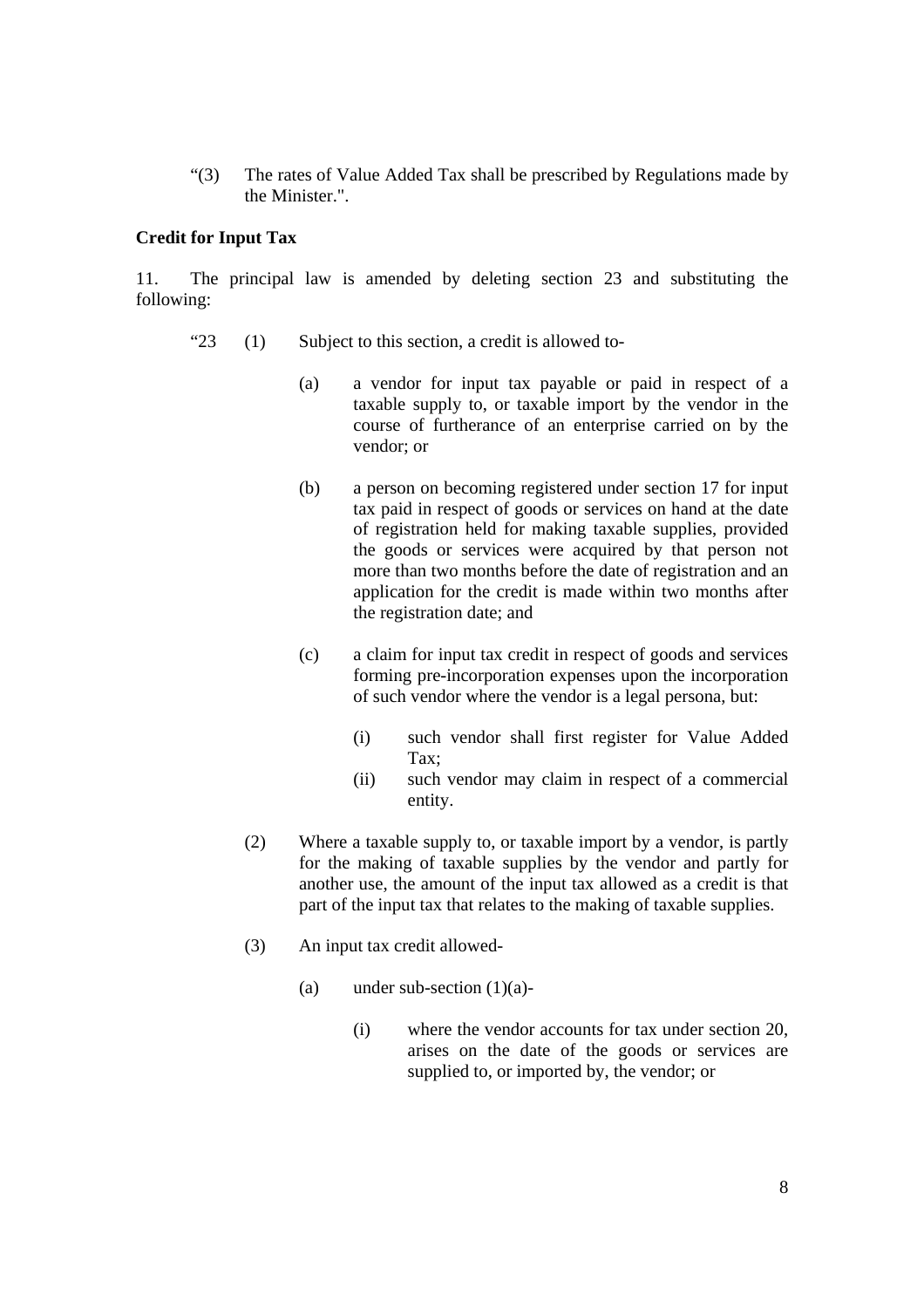- (ii) where the vendor accounts for tax under section 21, arises on the date the tax is paid; or
- (b) under section 1(b) arises on the date registration takes effect.
- (4) Subject to subsection (5), an input tax credit allowed under subsection (1) may not be claimed until the tax period in which the vendor has-
	- (a) a Value Added Tax invoice; or
	- (b) a bill of entry or other document prescribed under the Customs and Excise Act,  $1982^3$ ,

evidencing the amount of input tax payable or paid.

- (5) Where a vendor to whom subsection (1) applies does not have a Value Added Tax invoice evidencing the input tax payable or paid, the Commissioner General may allow an input tax credit in the tax period in which the credit arises where the Commissioner General is satisfied-
	- (a) that the vendor took all reasonable steps to acquire a Value Added Tax invoice;
	- (b) that the failure to acquire a Value Added Tax invoice was not the fault of the vendor; and
	- (c) that the amount of input tax claimed by the vendor is correct.
	- (6) For the purposes of this section, no input tax credit is allowable-
		- (a) for tax on purchases of used goods if the taxable value of a taxable supply of those goods is determined under section 14(3); or
		- (b) for any tax that is refundable under section 47;
		- (c) for tax on purchases for non-commercial vehicles, entertainment representation and payments in kind to staff.

 (7) No input tax credit is allowed to the extent provided for in the Regulations made under this Act.".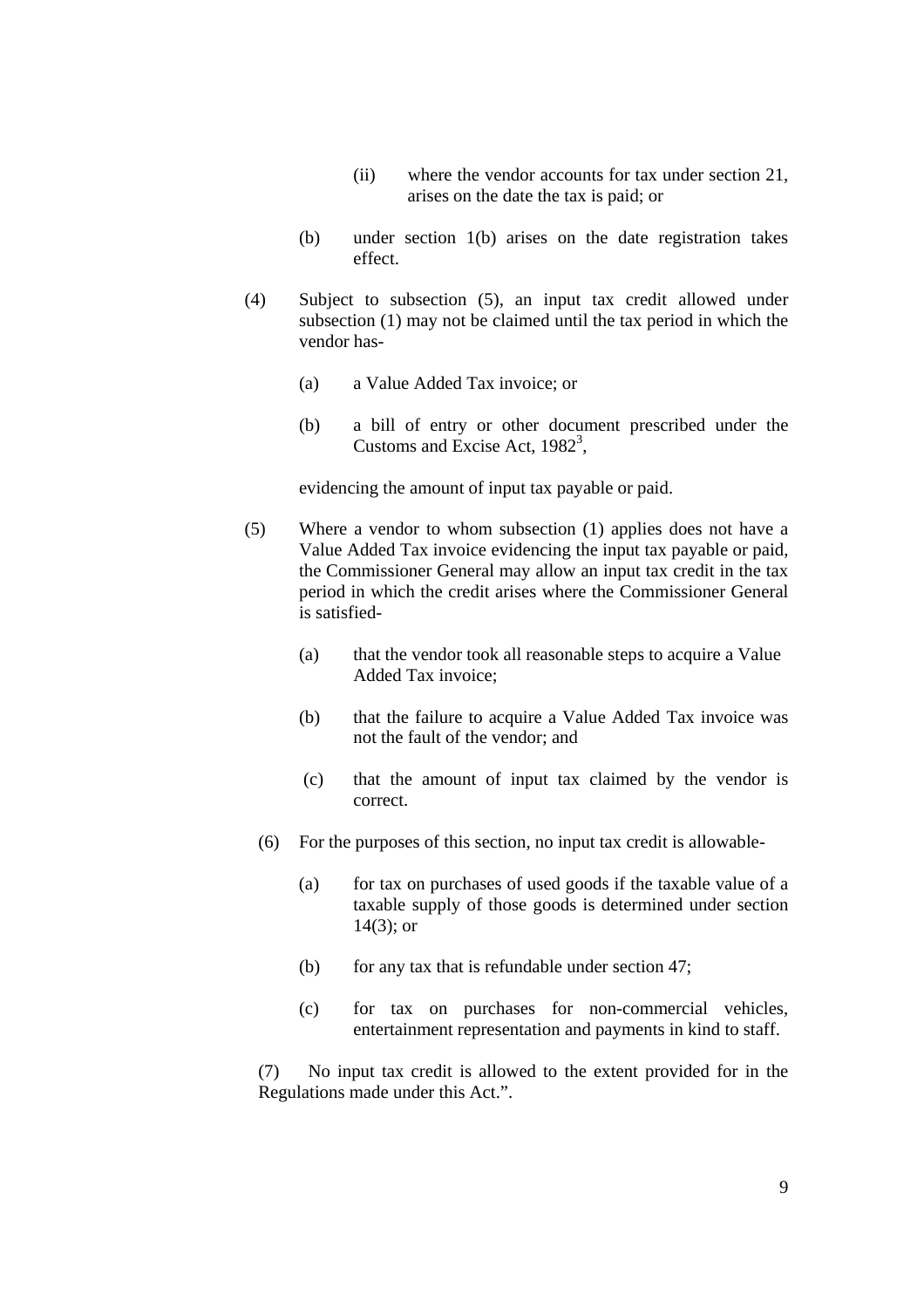12. The principal law is amended by deleting section 74 and substituting the following:

### "**Division 1: Functions of the Commissioner General**

#### **Administration, and Appointment of Commissioner of Value Added Tax**

74. (1) The Commissioner General is responsible for the general administration of this Act.

 (2) The Commissioner General shall appoint the Commissioner of Valued added Tax, as contemplated by section 20 of the Lesotho Revenue Authority Act 2001.

 (3) The Commissioner shall perform or exercise, under the direction of the Commissioner General, such duties and powers as are required to be performed or exercised under this Act or by the Commissioner General.".

# **Delegation**

13. The principal law is amended by deleting section 75 and substituting the following:

 "75. The Commissioner General may delegate to any officer any power or duty conferred or imposed on the Commissioner General by this Act, other than this power of general delegation.".

#### **Transitional**

14. The principal law is amended in section 90 by deleting subsection (5) and substituting the following:

"(5) A supply to, or an import by, the Lesotho Government, is a taxable supply or import.".

#### **SCHEDULE**

15. The principal law is amended by adding the following Schedule after Schedule III: